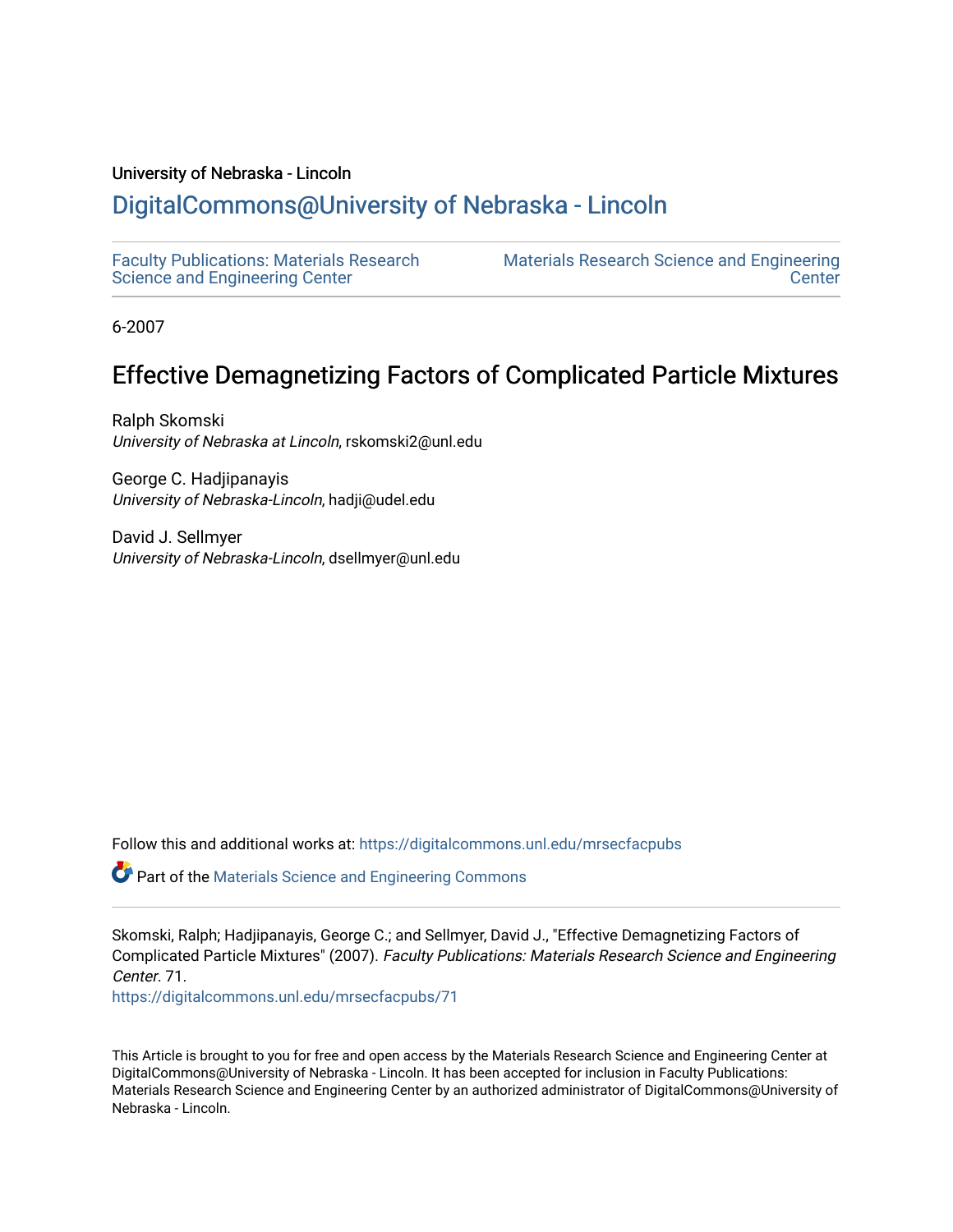### **Effective Demagnetizing Factors of Complicated Particle Mixtures**

Ralph Skomski<sup>1</sup>, G. C. Hadjipanayis<sup>2</sup>, and D. J. Sellmyer<sup>1</sup>

Department of Physics and Astronomy and the Nebraska Center for Materials and Nanoscience, University of Nebraska,

Lincoln, NE 68588 USA

<sup>2</sup>Department of Physics and Astronomy, University of Delaware, Newark, DE 19716 USA

**Demagnetizing factors have been calculated for hierarchical mixtures and dispersions of magnetic particles, such as columns of platelike particles in a matrix and clusters of spherical particles. The theory involves a number of shape and density parameters describing particles, aggregates, and matrix. It approximates distant particles by a homogeneous medium and yields closed and easy-to-use expressions for the effective demagnetizing factor.**

*Index Terms—***Biomagnetism, demagnetizing fields, magnetic particles.**

#### I. INTRODUCTION

**I** N contrast to isolated ellipsoids [1], the definition and determination of demagnetizing factors  $D$  for general ferromagnets has remained a complicated question. This refers not only to the values of the demagnetizing factors but also to the applicability of the concept of demagnetizing fields [2]. For homogeneously dispersed particles (Fig. 1), there exist simple approximate formulae [3], but the particle positions are often correlated due to magnetic or rheological interactions. This includes particles in a nonmagnetic solid or liquid matrix, such as bonded permanent magnets and magnetic nanoparticles in blood [4]. In the latter case, the demagnetizing field is of direct importance, because it affects the transport of magnetic particles used for targeted drug administration. Two exemplary experimental systems are powders of elongated nanoparticles particles, such as Fe, and alnico-type permanent magnets, where long needles of  $Fe<sub>65</sub>Co<sub>35</sub>$  are embedded in a nonmagnetic matrix Al-Ni matrix.

In this paper, we consider the demagnetizing field in aggregates of particles embedded in a matrix. We start with a brief summary of demagnetizing fields in ellipsoids of revolution, derive demagnetizing factors for hierarchical mixtures and dispersions, and finally discuss the merits and shortcomings of the demagnetizing-field approach.

#### II. MICROMAGNETIC BACKGROUND

The demagnetizing field is an approach to treat the magnetostatic selfinteraction  $-1/2\mu_o f \mathbf{M} \cdot \mathbf{H}_d dV$ , where  $\mathbf{H}_d$  is a vector functional (integral function) of  $M(r)$ . In ellipsoids of revolution that are *homogeneously* magnetized along the axis of symmetry, the internal self-interaction field is equal to the demagnetizing field,  $H_d = -DM$ . Throughout Secitons II and III we assume that this homogeneity condition is satisfied.

The demagnetizing field may be calculated directly, by field integration, but it is often convenient to start from Maxwell's equations. First, in the absence of macroscopic currents,  $\nabla \times$  $H = 0$  and the field component  $H_{\parallel}$  parallel to any surface is continuous. For needle-shaped ellipsoids, this means that  $H_D =$ 0 and  $D = 0$ . Second,  $\nabla \cdot \mathbf{B} = 0$  means that the normal

Fig. 1. Isolated and embedded particles: (a) isolated ellipsoids and (b) simple mixtures.

flux-density component  $B_{\perp}$  is continuous at any surface. For strongly oblate or plate-like magnets, this leads to  $H_D = -M$ and  $D = 1$ .

Demagnetizing factors for general ellipsoids were discussed by Osborn [1]. For prolate and oblate ellipsoids of revolution with intermediate aspect ratios  $\kappa_{\rm o} = R_{\rm z}/R_{\rm x}$  [3]

$$
D = \frac{1}{\kappa_0^2 - 1} \left( \frac{\kappa_0}{\sqrt{\kappa_0^2 - 1}} \operatorname{arcosh} \kappa_0 - 1 \right)
$$
 (1a)

and

$$
D = \frac{1}{1 - \kappa_0^2} \left( 1 - \frac{\kappa_0}{\sqrt{1 - \kappa_0^2}} \arccos \kappa_0 \right) \tag{1b}
$$

respectively ( $R_x$  and  $R_z$  are the equatorial and polar radii, respectively). As shown in Fig. 1(a), spherical particles exhibit  $D = 1/3$ . In the limits of needle-shaped ( $\kappa_{\rm o} \gg 1$ ) and platelike ( $\kappa_{\rm o} \ll 1$ ) magnets, the respective expressions reduce to  $D = (\ln \kappa_o - 0.307)/\kappa_o^2$  and  $D = 1 - \pi \kappa_o/2$ . Two example are 0.527 and 0.174 for aspect ratios of 0.5 and 2.0, respectively. Equation (1) is the starting point for the following considerations.

#### III. MODEL AND CALCULATION

Fig. 2 shows the basic geometry of the investigated magnetic systems. The macroscopic magnets, characterized by a global demagnetizing factor  $D_{\rm g}$ , contain aggregates of magnetic particles. The particles and aggregates may have shapes

 $D \approx 1$  $D = 1/3$ M  $D \approx 0$  $(b)$  $(a)$ 

Digital Object Identifier 10.1109/TMAG.2007.893798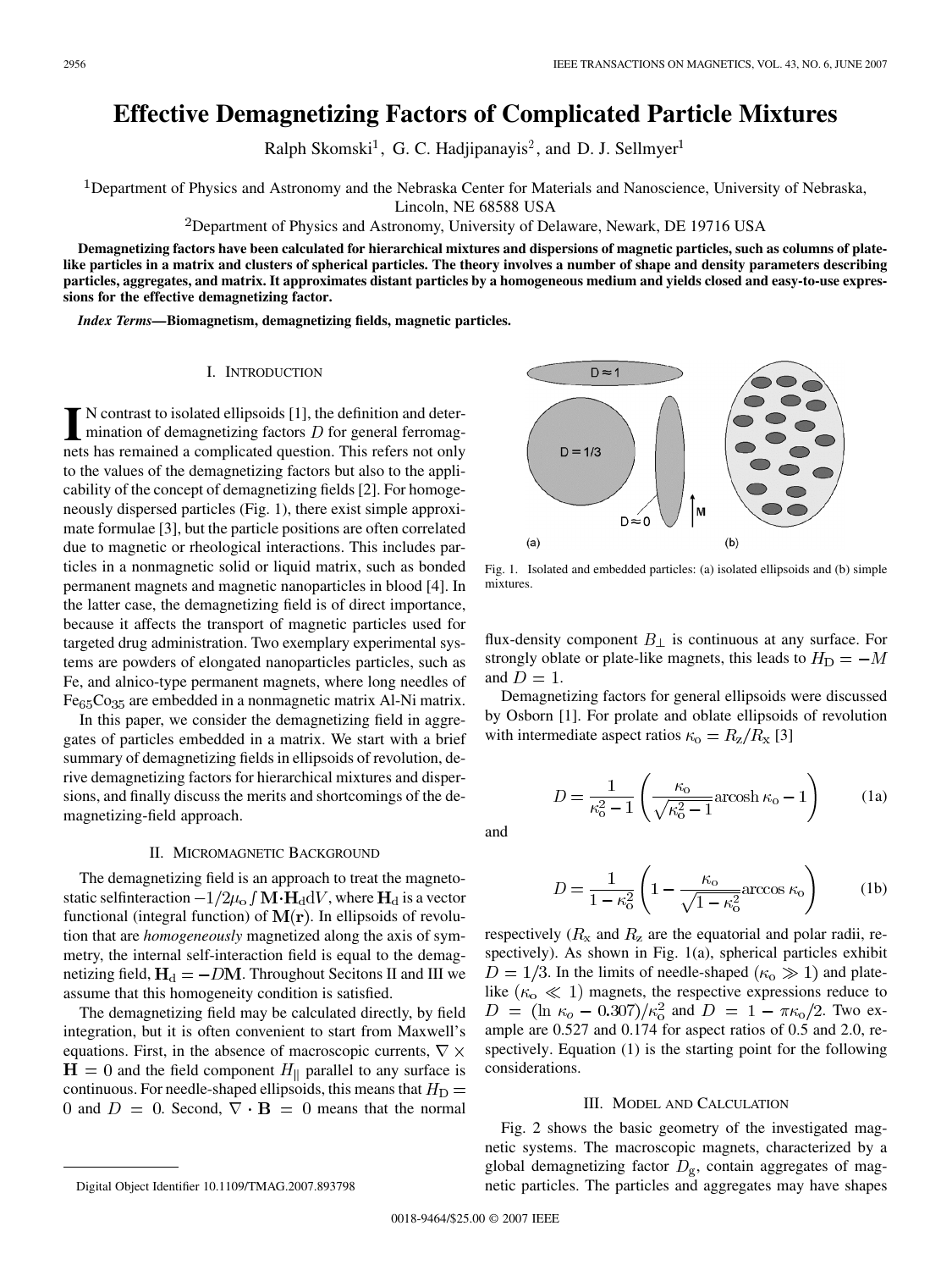

Fig. 2. Hierarchical mixtures: (a) elongated ellipsoids in platelets (left) and (b) columnar aggregates of platelets.



Fig. 3. Demagnetizing field approximation for a complicated mixture: (a) real structure and (b) effective-medium approximation.

different from the global shape and are characterized by demagnetizing factors  $D_{\rm p}$  and  $D_{\rm a}$  respectively. Examples are chains of plate-like  $(D_{\rm p} \approx 1)$  or spherical  $(D_{\rm p} \approx 1/3)$  particles embedded in a thin film  $(D_a = 0 \text{ and } D_g = 1)$  and elongated clusters of parallel magnetic needles in a bulk magnet  $(D_{\rm p} = 0, D_{\rm a} < 1/3, D_{\rm g} \approx 1/3)$ . The volume fraction of the aggregates in the global matrix is  $f_a$ , whereas the volume fraction of the particles in the aggregates is  $f<sub>p</sub>$ . This yields the aggregate magnetization  $f<sub>p</sub>M<sub>p</sub>$  and the global magnetization  $f_a f_p M_p$ , where  $M_p$  is the magnetization of the particles.

In this paper, we calculate the demagnetizing field as the sum over all interparticle interaction fields plus the particles' own demagnetizing field. To perform the calculation, we approximate distant particles by a homogenously magnetized medium and exploit that magnetic fields in homogeneously magnetized ellipsoids of revolution are homogeneous. Fig. 3 shows how a complicated mixture [Fig. 3(a)] is approximated by a hierarchy of embedded ellipsoids [Fig. 3(b)]. Since the field *inside* a homogeneously magnetized ellipsoid of revolution is homogeneous, it does not matter whether the embedded ellipsoids are centered or not.

Each surface or interface in Fig. 3(b) adds a demagnetizing field  $D_{\text{I/II}}(M_{\text{I}} - M_{\text{II}})$ , where  $M_{\text{I}}$  and  $M_{\text{II}}$  are the magnetizations of the outer and inner regions, respectively. The demagnetizing field is obtained by adding the contributions from the magnet's surface (global contribution), from the aggregates, and



Fig. 4. Charge distribution in a simple mixture: (a) local charges and (b) net charges at the surface of an aggregate.

from the particle's own surface. This yields the demagnetizing factor

$$
D = D_{\rm p}(1 - f_{\rm p}) + D_{\rm a}f_{\rm p}(1 - f_{\rm a}) + D_{\rm g}f_{\rm a}f_{\rm p}.
$$
 (2)

For  $f_a = 1, D$  reduces to the expression for the simple mixtures shown in Fig. 1(b)

$$
D = D_{\rm p}(1 - f_{\rm p}) + D_{\rm g}f_{\rm p}.
$$
 (3)

This equation interpolates between the particle demagnetizing factor  $D_{\rm p}$  for small particle concentrations  $f_{\rm p} = 0$  and the "global" demagnetizing factor  $D_{\rm g}$  for  $f_{\rm p} = 1$ .

So far, we have restricted ourselves to a nonmagnetic matrix. The generalization to magnetic particles embedded in a *magnetic* matrix is straightforward and realized by exploiting  $D_{\text{I/II}}(M_{\text{I}} - M_{\text{II}})$ . For example, (3) now becomes

$$
D = (D_{\rm p}(1 - f_{\rm p}) + D_{\rm g}f_{\rm p})\left(1 - \frac{M_{\rm o}}{M_{\rm p}}\right) + D_{\rm g}\frac{M_{\rm o}}{M_{\rm p}} \tag{4}
$$

where  $M_0$  is the magnetization of the matrix. For  $M_0 = M_{\rm p}$ , this reduces to  $D = D_{\rm g}$ , as expected for a homogeneous system.

#### IV. DISCUSSION

The demagnetizing-field approximation is well-adapted to some problems but fails when applied in an improper context. In the fooling subsections, we discuss some aspects of applicability of demagnetizing factors.

#### *A. Local Magnetic Fields*

The quality of the demagnetizing-field approach depends on the fluctuations of the local magnetic field. Homogeneously magnetized bodies of arbitrary shape have their magnetic charges at the surface, but most magnets are structurally inhomogeneous, so that  $\nabla \cdot \mathbf{M} \neq 0$  inside the magnet. Fig. 4(a) illustrates that positive and negative magnetic charges largely but not completely cancel each other. The approach of Section III corresponds to Fig. 4(b), so that residual fluctuations go beyond  $(2)$ – $(4)$ .

A striking example of a nonellipsoidal effect is the demagnetizing field in the middle of a long rod, which is much smaller